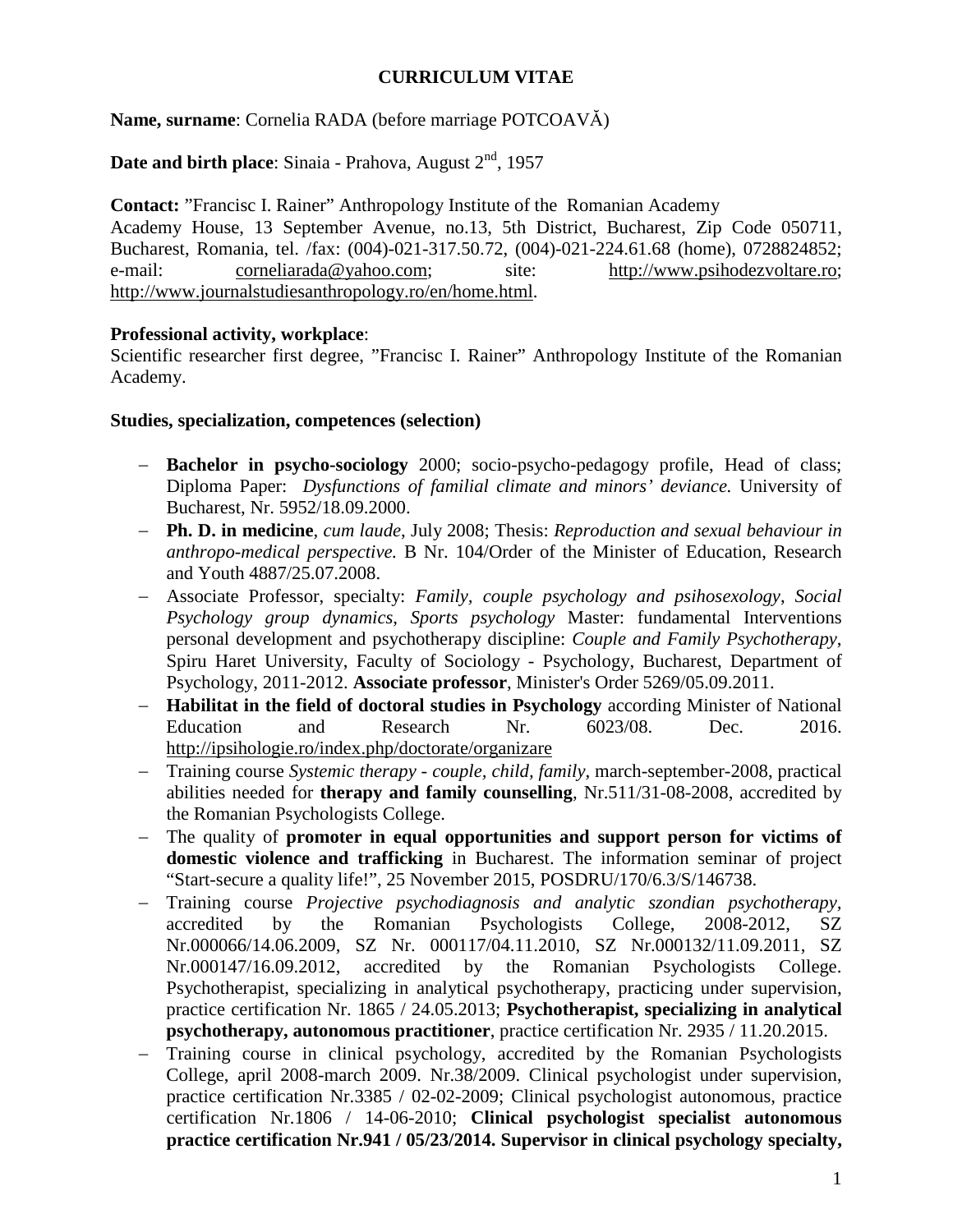**certificate I.1006 / 17/06/2016,** Clinical psychology expert, registered in 2019 **[https://www.alegericpr.ro/index.php/registre].**

- − **Psychotherapist specialty cognitive-behavioral psychotherapy and hypnotherapy**, practicing under supervision, certified Nr. 1198 / 08.04.2017, **autonomous practitioner**, Nr.3579 / 12-12-2019.
- The specialized training course continues **Scheme Therapy-Therapy centered on the schemes**, June 28-30 & October 11-13, 2019, Recognized by the College of Psychologists in Romania, 48 credits. Association of Cognitive-Behavioral Hypnotherapy and Psychotherapy (AHPCC), Romanian Institute of Schema Therapy (IRST).
- − The Silva Method **Silva Life System Program Module**, Certificate 2091 / 19-05-2019, May 18-19, 2019 Silva International Headquarters (Instructor Rajco Kuzmanović)

# **Fellowships, grants** (selection)

- Scholarship by participating in the Project: *European standards for competitive postdoctoral training programs in advanced research management and forensic psychiatric expertise*. Sectoral Operational Programme Human Resources Development 2007-2013, the major area of intervention 1.5 Doctoral and postdoctoral research in support, POSDRU89/1.5/S/64123 Contract Code, Institute of Forensic Science Iaşi, 2011-2013, accredited by the Romanian Psychologists College.
- Scholarship, by making Project *Identitary values of the contemporary Romanian family in the framework of the globalization. An anthropological approach*, financially supported by European Social Fund (ESF), Sectoral Operational Programme for Human Resources Development (SOPHRD), 2007-2013, within the project "Turning to account the Cultural Identities in the global processes" Contract POSDRU/89/1.5/S/59758/2011-2013.
- Postdoctoral research internship during the period March 1 to March 31, 2012, *Institute of Sociology, Academy of Sciences of the Czech Republic.*
- Postdoctoral research internship during the period 1 May to 30 June 2012, The Libera Università Maria Ss. Assunta (LUMSA), Department of Human Studies - Communication, Education, Letters, Psychology, Roma.
- *Socio-Psycho-Medical changes in the lifestyles of the contemporary family in Poland and Romania*, 2013-2015, co-principle investigator (joint project of the Polish Academy of Sciences and Romanian Academy) [with SMOCZYNSKI Rafal].
- *Expanding research on intergenerational cohesion in contemporary Polish and Romanin families,* 2016-2018, co-principle investigator (joint project of the Polish Academy of Sciences and Romanian Academy) [with SMOCZYNSKI Rafal].
- The family studies in Poland and Romania: the quality of life, leisure and kinship *networks,2019-2021,* co-principle investigator (joint project of the Polish Academy of Sciences and Romanian Academy) [with SMOCZYNSKI Rafal].

### **Experience accumulated in 11 grants as participant in 2 as project manager (selection)**

- Grant no.116, 108 "Sexual education and family planning for fortifying population's health state" (project manager), Romanian Academy, 2005-2006.
- Grant no.5/22.05.2000, subcontrat Institutul de Sociologie. ,,Vision d'Europe des adolescentes. Enquetes comparative en Hongrie et en Roumanie. Echipa formată din din specialiști din Franța, România și Ungaria-Fondation Minoritas Institut de Recherche sur les minorites etniques, Universite de Budapest, (participant) 2000-2001.
- Grant no. 134, 130 "Anthropo-demographic and socio-medical aspects in population over 60 years old" (participant), Romanian Academy, 2007-2008.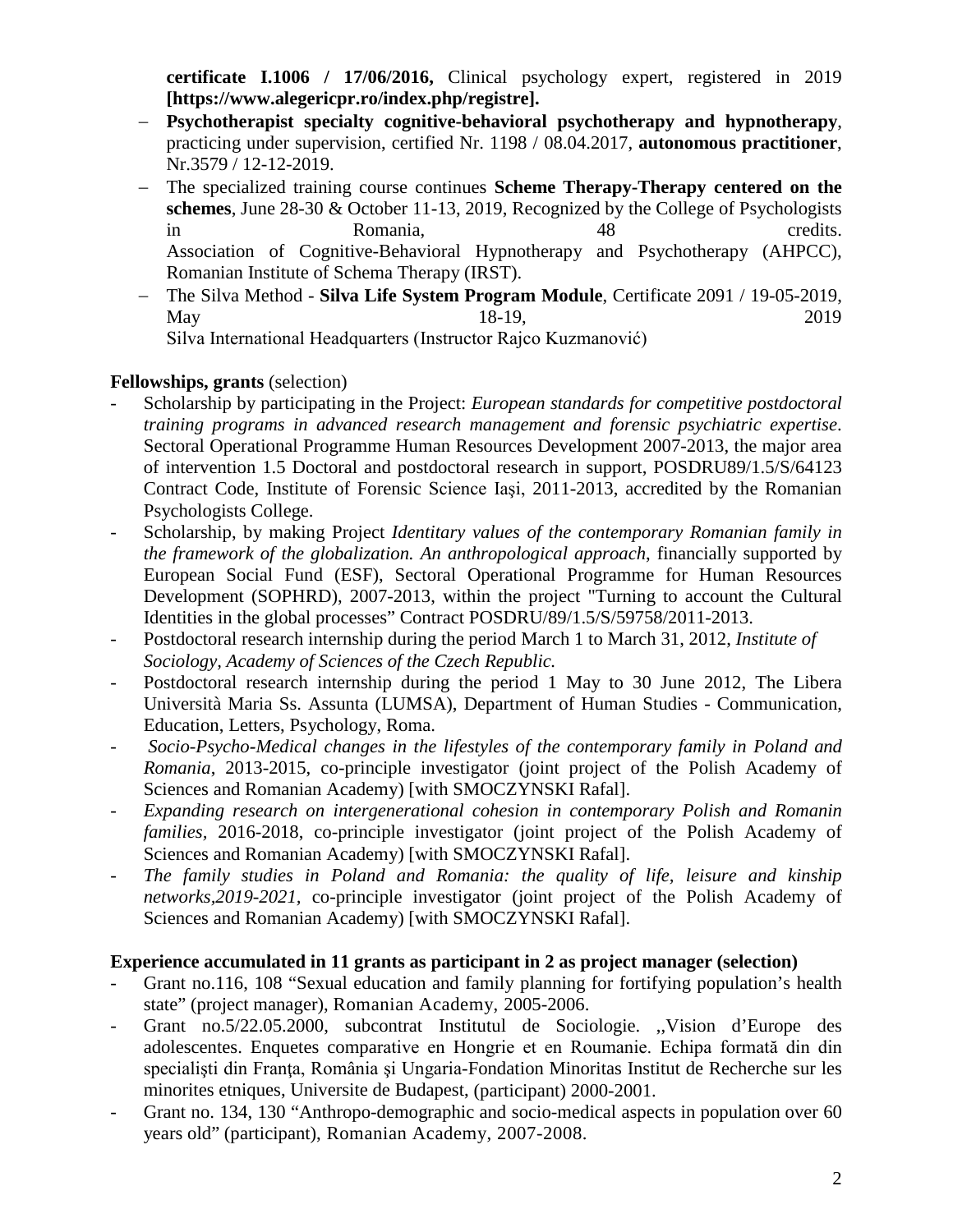- Grant no. 136,132 "Chronic stress syndrome investigation in third age; anthropological methods in adjusting stress level" (participant), Romanian Academy, 2007-2008.
- Grant no.159, 154 "Clinical-psycho-social status of urban women in menopause" (participant), Romanian Academy, 2007-2008.
- Grant National Council for Scientific Research in Education (NURC) code 72 "Anthropological and psycho-medical coordinates of sexual-reproductive health in urban and rural population" (participant) 2009-2011.
- Grant no 1RO1TW009280-01, Building Capacity for Tobacco Research in Romania". Funded by the National Institutes of Health- Fogarty International Center, SUA. 2012-2013. Subcontract UMF Tg. Mureş/2014 pe 2014-2015 (participant), [<http://www.davidson.edu/news/news-archives/120808-tobacco-control-research-projects>](http://www.davidson.edu/news/news-archives/120808-tobacco-control-research-projects)

# **Manager Project – 6 (selection)**

- Project Manager *Psychological benchmarks of the family in a systemic and anthropological approach* (*Repere psihologice ale familiei într-o abordare sistemică şi antropologică)*, 2009- 2010, "Francisc I. Rainer" Anthropology Institute of the Romanian Academy - Bucharest.
- Project Manager *Risk behaviors for sexual and reproductive health (Comportamente cu risc pentru sănătatea sexual-reproductivă),* 2011-2012,"Francisc I. Rainer" Anthropology Institute of the Romanian Academy - Bucharest.
- Project Manager *Health risk behaviors correlated with psychological and personality traits in young people (Comportamente cu risc pentru sănătate în corelaţie cu trăsăturile psihologice şi de personalitate la tineri)*, 2013-2015, "Francisc I. Rainer" Anthropology Institute of the Romanian Academy - Bucharest.

# **Books – 8 (selection)**

- 1. **Rada Cornelia**, Prejbeanu Ileana, *Human sexual behavior, anthropological and psychomedical coordinates (Comportamentul sexual uman, coordonate antropologice şi psihomedicale),* Craiova, Editura Medicală Universitară, 2008,166 p. ISBN 978-973-106-084- 2.
- 2. **Rada Cornelia**, *Anthropological benchmarks of the family in the context of sexual and health – reproductive health (Repere antropologice ale familiei în contextul sănătăţii sexual – reproductive),* Bucureşti, Editura Academiei, 2009, 345 p. ISBN 978-973-27- 1703-5.
- 3. **Rada Cornelia**, *Family planning at the boundary between medical and social. An anthropological and psycho-medical approach (Planificarea familială la limita dintre medical şi social, O abordare antropologică şi psiho-medicală,* Piteşti, Editura Paralela 45, 2009, 264 p. ISBN 978-973-47-0720-1.
- 4. **Rada Cornelia**, Tarcea Monica, *Sexual and family life of the Romanians. Study Rada – Tarcea (Viaţa sexuală şi familia la români. Studiul Rada-Tarcea),* Iaşi, Editura Institutul European, 2010, 294 p. ISBN 978-973-611-716-9.
- 5. **Rada Cornelia**, Pănescu Oana Madelen, *Psychology, psychotherapy of family and couples. Theories, research, interventions* (*Psihologia, psihoterapia familiei şi cuplului. Teorii, cercetări, intervenţii)*, Editura Universitară, Bucureşti, 2016, 249 pagini. (CNCS A2), ISBN 978-606-28-0478-7.

# **Coordinated books**

1. **Rada Cornelia**, Faludi Cristina, Coord., *Functions and dysfunctions of the contemporary family. A socio-psycho-medical approach (Funcţii şi disfuncţii ale familiei contemporane. O abordare socio-psiho-medicală),* Editura Universitară, Bucureşti, 2015, 240 pagini. ISBN 978-606-28-0186-1,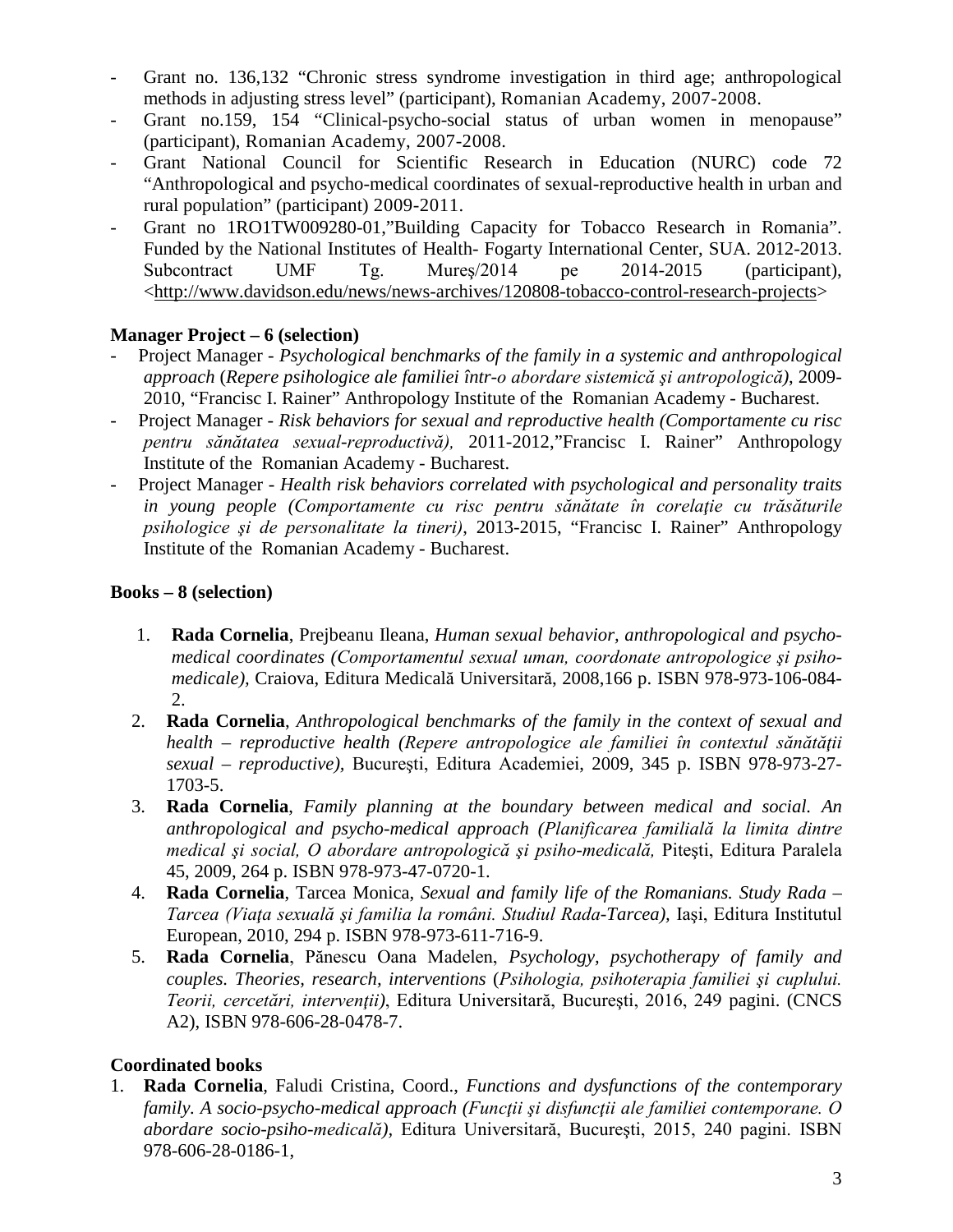[<http://www.editurauniversitara.ro/carte/rada/functii\\_si\\_disfunctii\\_ale\\_familiei\\_contempora](http://www.editurauniversitara.ro/carte/rada/functii_si_disfunctii_ale_familiei_contemporane_o_abordare_socio_psiho_medicala/11103) [ne\\_o\\_abordare\\_socio\\_psiho\\_medicala/11103>](http://www.editurauniversitara.ro/carte/rada/functii_si_disfunctii_ale_familiei_contemporane_o_abordare_socio_psiho_medicala/11103) (CNCS A2).

2. **Rada Cornelia**, Bistriceanu Pantelimon Corina, Coord., *Challenges of the contemporary family. A psycho-socio-medical approach (Provocări ale familiei contemporane. Perspective psiho-socio-medicale)*, Editura Universitară, Bucureşti, 2015, 210 pagini. ISBN 978-606-28- 0206-6,

[http://www.editurauniversitara.ro/carte/rada/provocari\\_ale\\_familiei\\_contemporane\\_perspecti](http://www.editurauniversitara.ro/carte/rada/provocari_ale_familiei_contemporane_perspective_psiho_socio_medicale/11105) [ve\\_psiho\\_socio\\_medicale/11105>](http://www.editurauniversitara.ro/carte/rada/provocari_ale_familiei_contemporane_perspective_psiho_socio_medicale/11105) (CNCS A2).

# **Chapters in books – 17 (selection)**

- 1. **Rada Cornelia**, Manu Beatrice, *The education of children and control of children by parents: attitudes, behaviors (Educaţia copiilor şi controlul copiilor de către părinţi: atitudini, comportamente)*, in vol. *Provocări ale familiei contemporane. Perspective psihosocio-medicale*, coord. Cornelia Rada, Corina Bistriceanu Pantelimon, Editura Universitară, Bucureşti, 2015, pp. 176-192. ISBN 978-606-28-0206-6. (CNCS A2).
- 2. Albu Adriana, **Rada Cornelia**, *Aprecierea obiceiurilor alimentare şi a dezvoltării fizice a unui lot de elevi de la licee cu profil informatic din zona Moldovei (Evaluation of eating habits and physical development of a group of students from two computer science high schools in Moldavia)* în Coord. Kozma A., Glavce C., Bălăceanu-Stolnici C., Colecția Zilele Rainer, Antropologie și Demografie, Editura Academiei Române, București, 2017, pp 317- 324. ISBN 978-973-27-2901-4.
- 3. **Rada, C.** *O analiză de clase latente a unor stiluri de viaţă ale părinţilor şi ale copiilor* [In A. Kozma, C. Glavce, C. Bălăceanu-Stolnici (Eds.) Antropologie şi genetică (Colecția "Zilele Fr. I. Rainer" [An analysis of latent classes of parents and children's lifestyles. In A. Kozma, C. Glavce, C. Bălăceanu-Stolnici (Eds.) Anthropology and genetics, Fr. I. Rainer Days" collection, vol.XI, Bucuresti, Ed. Academiei Române, 2019, pp.413-423. (ISBN 978- 973-27-3067-6)

### **[Articles in ISI specialty journals](http://spitswww.uvt.nl/%7Evermunt/#ArtISI) – 11 (**selection)

- 1. **Rada Cornelia**, Hudiţa D., Manolescu S, Prejbeanu IM, Zugravu C, *Attitudinal and behavioral patterns, socio-demographical characteristics of risk for cervical cancer*, Gineco.ro, Anul VI.Vol.6.Nr.20.2/2010, pp. 102-109. ISSN print 1841- 4435, ISSN online 2066-250X, **ISI factor impact 2010, 0,053**.
- 2. Bădulescu Fl., Prejbeanu Ileana, **Rada Cornelia**, Pătraşcu Anca, Dragomir Manuela, Popescu Florina Carmen, *Evaluation of women knowledge and attitude regarding cervical cancer early detection,* Romanian Journal of Morphology and Embryology (RJME), Vol. 52, Nr. 1, 2011, pp. 45–51, <http://www.rjme.ro/RJME/resources/files/520111045051.pdf> ISSN (print) 1220-0522, ISSN (on-line) 2066-8279, **ISI factor impact 0,523**.
- 3. **Rada Cornelia**, *Sexual behaviour and sexual and reproductive health education: a crosssectional study in Romania*. Reproductive Health, 2014, 11:48 doi:10.1186/1742-4755-11- 48. <http://www.reproductive-health-journal.com/content/11/1/48> ISSN: 1742-4755, **ISI factor impact 1,62.**
- 4. **Rada Cornelia**, *Violence against women by male partners and against children within the family: prevalence, associated factors, and intergenerational transmission in Romania:a cross-sectional study*, BMC Public Health 2014, 14:129 doi:10.1186/1471-2458-14-129, <http://www.biomedcentral.com/content/pdf/1471-2458-14-129.pdf> ISSN: 1471-2458, **ISI factor impact 2,32.**
- 5. **Rada Cornelia**, Ispas Alexandru Teodor, *Alcohol consumption and accentuated personality traits among young adults in Romania: a cross-sectional study,* Substance Abuse Treatment, Prevention, and Policy. 2016, 11:36 DOI: 10.1186/s13011-016-0080-3,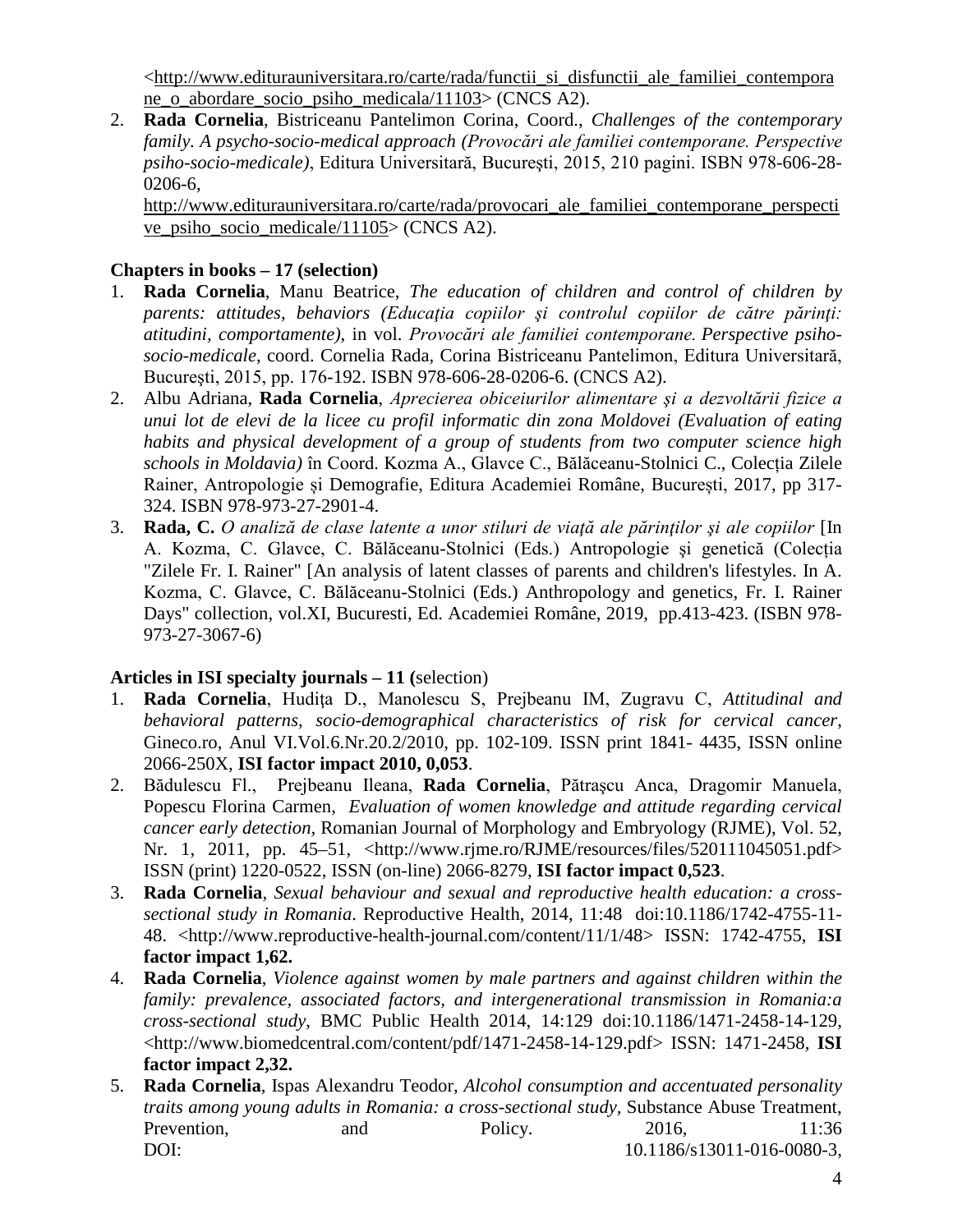[<http://www.substanceabusepolicy.com/content/11/1/36>](http://www.substanceabusepolicy.com/content/11/1/36) ISSN: 1747-597X, **ISI factor impact 1,713.**

- 6. **Rada Cornelia**, *Latent Class Analysis Approach for the Family Adaptability and Cohesion Evaluation Scale IV Among Young People From Romania: The First Step for Validation,*  Journal of Family Issues, Vol. 39, issue 6, 2017, pp.1598-1615 [<http://dx.doi.org/10.1177/0192513x17714508>](http://dx.doi.org/10.1177/0192513x17714508), eISSN: 15525481, ISSN: 0192513X, **ISI impact factor 1.696.**
- 7. Faludi C., & **Rada, C.** *Gender differences in sexual and reproductive health education in the family: a mixed methods study on Romanian young people*, BMC Public Health, 201919:1103. [<https://doi.org/10.1186/s12889-019-7321-0>](https://doi.org/10.1186/s12889-019-7321-0) ISSN: 1471-2458, ISI factor impact 2,567.

#### **Articles published in journals indexed BDI or volumes "proceedings" of international conferences indexed BDI – 49 (selection)**

- 1. **Rada Cornelia**, *Body Mass Index: knowledge, practice and health evaluation,* International, Journal of Collaborative Research on Internal Medicine & Public Health (IJCRIMPH) 2012, Vol. 4 Nr. 6. pp. 1276-1284. [<http://iomcworld.com/ijcrimph/files/v04-n06-37.pdf>](http://iomcworld.com/ijcrimph/files/v04-n06-37.pdf)ISSN 1840-4529 (BDI).
- 2. **Rada Cornelia**, Albu Adriana, Petrariu Florin D., *Age at initiation of sexual life, protection at first intercourse and sources of information regarding sexual and reproductive health: a* cross-sectional study *in Romania*, The Medical-Surgical Journal of The Physicians And Naturalists Society From Iaşi, Vol. 117, Nr. 4, 2013, pp. 994-1001,  $\lt$ http://www.revmedchir.ro/uploads/1/5/7/2/15722076/22 corectata 42 rada c mpl ao.pdf> ISSN print: 0048-7848, ISSN online: 2286-2560 (Ranking: B+, Index Medicus, Medline etc.
- 3. **Rada Cornelia**, *Family Planning in Romania: A Cross-sectional Study of Knowledge, Practice and Attitudes*, International Journal of Collaborative Research on Internal Medicine & Public Health (IJCRIMPH),Vol. 6, Nr. 9, 2014, pp. 260- 275[<http://iomcworld.com/ijcrimph/september2014.htm>](http://iomcworld.com/ijcrimph/september2014.htm) ISSN 1840-4529.
- 4. **Rada Cornelia**, *Intergenerational family support in Romania,* Rev. Psih., Vol. 60, Nr. 4, pp. 293–303, Bucureşti, octombrie – decembrie 2014, ISSN 0034-8759, Ranking: B+: PROQUEST, PsychInfo DOAJ, Index Copernicus International, ROAD- Directory of Open Access scholarly Resources, OAJI.net-Open Academic Journals Index, New Jour, Google academic).
- 5. Pîrlog M.C., **Rada Cornelia**, Prejbeanu Ileana, Cara Monica Laura, *Evaluation of the Psychoneurotic Tendencies Risk Using the Woodworth Mathews Personality Inventory in Non-Institutionalized Persons*, **Current Health Sciences Journal,** Vol. 40, Nr. 3, 2014, pp 177-183, [<http://www.chsjournal.org/files/9886f8a793bebb87ec40483ac9cae621.pdf>](http://www.chsjournal.org/files/9886f8a793bebb87ec40483ac9cae621.pdf)**,** ISSN (print): 2067-0656, ISSN (on-line): 2069 – 4032. (BDI: EBSCO, PubMed/Medline, Index Copernicus International, [Journal Master List,](http://journals.indexcopernicus.com/Current+Health+Sciences+Journal,p569,3.html)[National Library of Medicine Citefactor,](http://www.ncbi.nlm.nih.gov/nlmcatalog/101597164) [Scientific WebPlus](http://scientific.thomsonwebplus.com/SearchResults.aspx?query=current+health+s,/pciences+journal+craiova&searchContext=TOPIC) etc.
- 6. **Rada Cornelia**, *How is leisure time spent in Romania, factors involved*, Rev. Psih., Vol. 61, Nr. 2, pp. 85–96, Bucureşti, aprilie – iunie 2015, ISSN 0034-8759, BDI, Ranking: B+.
- 7. **Rada Cornelia,** Olson David H., *Circumplex Model of Marital and Family Systems (Faces III) in Romania*, Annuaire Roumain D'anthropologie, Editura Academiei Române, Bucarest, Tome 53, 2016, pp.11–29, CNCS B+, BDI (Index Copernicus journal Master List, ERIH PLUS, Anthrolit, Infobase Index etc). [http://www.buildingrelationships.com/facesiv\\_studies/facesiii\\_romania.pdf,](http://www.buildingrelationships.com/facesiv_studies/facesiii_romania.pdf) ISSN 0570-2259.
- 8. **Rada Cornelia**, Andrei M., Ţieranu C., Ispas A.T., Diaconu C.C., *Crohn's disease – psychosocial factors involved. Case study,* Rev. Psih., Vol. 63, Nr. 1, pp. 7–19, Editura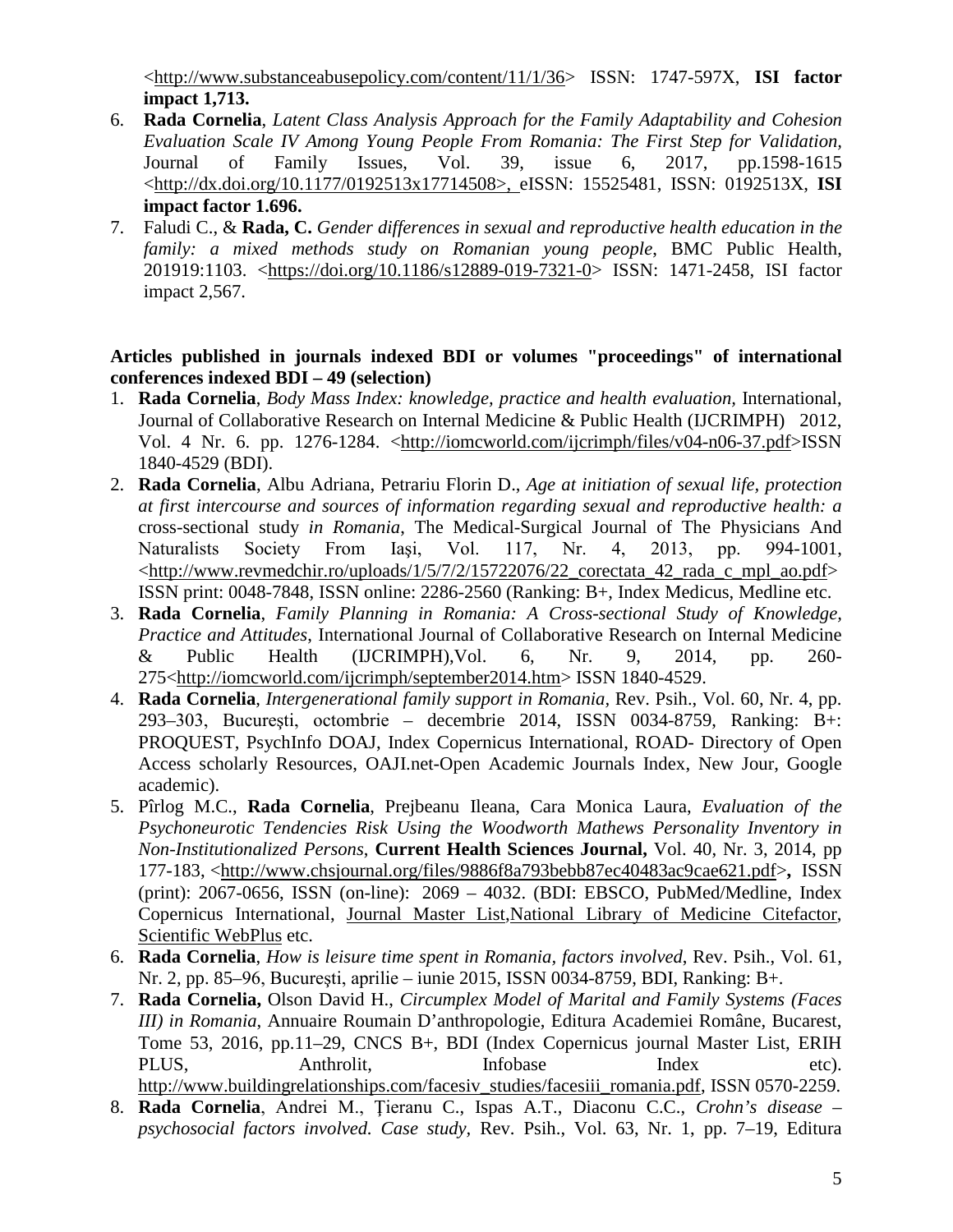Academiei, Bucureşti, ianuarie – martie 2017, BDI (ERIH PLUS, Psychinfo, Proquest, Doaj, Index Copernicus International, etc.), ISSN 0034-8759.

- 9. **Rada Cornelia**, *Impact of some demographic parameters on leisure time and body weight,* Anthropological Researches and Studies, Vol. 7, 2017, pp.111–121, [http://doi.org/10.26758/7.1.12,](http://doi.org/10.26758/7.1.12) BDI: ERIHPLUS, Crossref, Ceeol, Indexcopernicus, etc. ISSN 2360-3445; ISSN-L 2360-3445.
- 10. **Rada Cornelia**, *Spending leisure time when approaching retirement and during retirement,* Rev. Psih., Vol 64, Nr.4, pp. 265-280 octombrie – decembrie 2018, Editura Academiei, Bucureşti, BDI (Proquest, Psychinfo, Doaj, Index Copernicus International, etc.). ISSN 0034- 8759.
- 11. **Rada, C.,** *Aging and intergenerational care*, Anthropological Researches and Studies, 2018. 8*,* pp. 134-143. <http://doi.org/10.26758/8.1.13> ISSN 2360-3445; ISSN-L 2360-3445.
- 12. **Rada, C.,** *Psychometric quality of family adaptability and cohesion evaluation scale IV by latent class analysis; quantitative study on the elderly in Romania*. Anthropological Researches and Studies, 2019, 9*,* 100-115.<http://doi.org/10.26758/9.1.10> ISSN 2360-3445; ISSN-L 2360-3445.

#### **Articles published in journals recognized by the Romanian academic community –17**

#### **Full papers published in the proceedings of national and international conferences – 26**

#### **Abstracts published in ISI journal – 22 (**selection)

- 1. **Rada Cornelia**, Dragomir M., Prejbeanu I., Geana G. Zugravu C *, Reasons for and Acceptance of Abortion in South-West Romania,* The European Public Health Conference 2010 Amsterdam Conference from 10 to 13 November 2010, European Journal of Public Health (EJPH), Oxford University Press, Volume 20, Supplement 1, p. 181, [http://eurpub.oxfordjournals.org/content/20/suppl\\_1/6.full.pdf+html,](http://eurpub.oxfordjournals.org/content/20/suppl_1/6.full.pdf+html) factor de impact 2,313; Online ISSN 1464-360X - Print ISSN 1101-1262.
- 2. Prejbeanu Ileana Manoela, **Rada Cornelia**, Pirlog M.C., Dragomir M., Mihai MG., M Greere M., *Social and economic determinants in family planning in Romania*, [4th European Public](http://eurpub.oxfordjournals.org/content/21/suppl_1.toc)  [Health Conference Public Health and Welfare -](http://eurpub.oxfordjournals.org/content/21/suppl_1.toc) Welfare Development and Health [Copenhagen, 9–12 November 2011,](http://eurpub.oxfordjournals.org/content/21/suppl_1.toc) European Journal of Public Health, Vol. 21, Supplement 1, 2011, p. 79, [http://eurpub.oxfordjournals.org/content/21/suppl\\_1/10.full.pdf+html,](http://eurpub.oxfordjournals.org/content/21/suppl_1/10.full.pdf+html) Impact factor: 2.267 Online ISSN 1464-360X - Print ISSN 1101-1262.
- 3. Cara ML, **Rada Cornelia**, Prejbeanu Ileana Manoela, Pirlog MC, Mossang D, Albu A, Indrei L, *Contraceptive practices in a Romanian population*, [4th European Public Health](http://eurpub.oxfordjournals.org/content/21/suppl_1.toc)  Conference Public Health and Welfare - [Welfare Development and Health Copenhagen, 9–12](http://eurpub.oxfordjournals.org/content/21/suppl_1.toc)  [November 2011,](http://eurpub.oxfordjournals.org/content/21/suppl_1.toc) European Journal of Public Health, Vol. 21, Supplement 1, 2011, p. 80, [http://eurpub.oxfordjournals.org/content/21/suppl\\_1/10.full.pdf+html,](http://eurpub.oxfordjournals.org/content/21/suppl_1/10.full.pdf+html) Impact factor: 2.267 Online ISSN 1464-360X - Print ISSN 1101-1262.
- 4. Prejbeanu Ileana Manoela, **Rada Cornelia**., Badulescu Fl, Cara M, Zugravu CA, *Socioeconomic factors influencing domestic violence in Romania*, [4th European Public Health](http://eurpub.oxfordjournals.org/content/21/suppl_1.toc)  Conference Public Health and Welfare - [Welfare Development and Health Copenhagen, 9–12](http://eurpub.oxfordjournals.org/content/21/suppl_1.toc)  [November 2011,](http://eurpub.oxfordjournals.org/content/21/suppl_1.toc) European Journal of Public Health, Vol. 21, Supplement 1, 2011, p. 248, [http://eurpub.oxfordjournals.org/content/21/suppl\\_1/10.full.pdf+html,](http://eurpub.oxfordjournals.org/content/21/suppl_1/10.full.pdf+html) Impact factor: 2.267 Online ISSN 1464-360X - Print ISSN 1101-1262.
- 5. **Rada Cornelia**, Prejbeanu Ileana Manoela, Geana G., Dadulescu E., Albu A, *Too many pregnancies end by abortion !* [4th European Public Health Conference Public Health and](http://eurpub.oxfordjournals.org/content/21/suppl_1.toc)  Welfare - [Welfare Development and Health Copenhagen, 9–12 November 2011,](http://eurpub.oxfordjournals.org/content/21/suppl_1.toc) European Journal of Public Health, Vol. 21, Supplement 1, 2011, p. 212,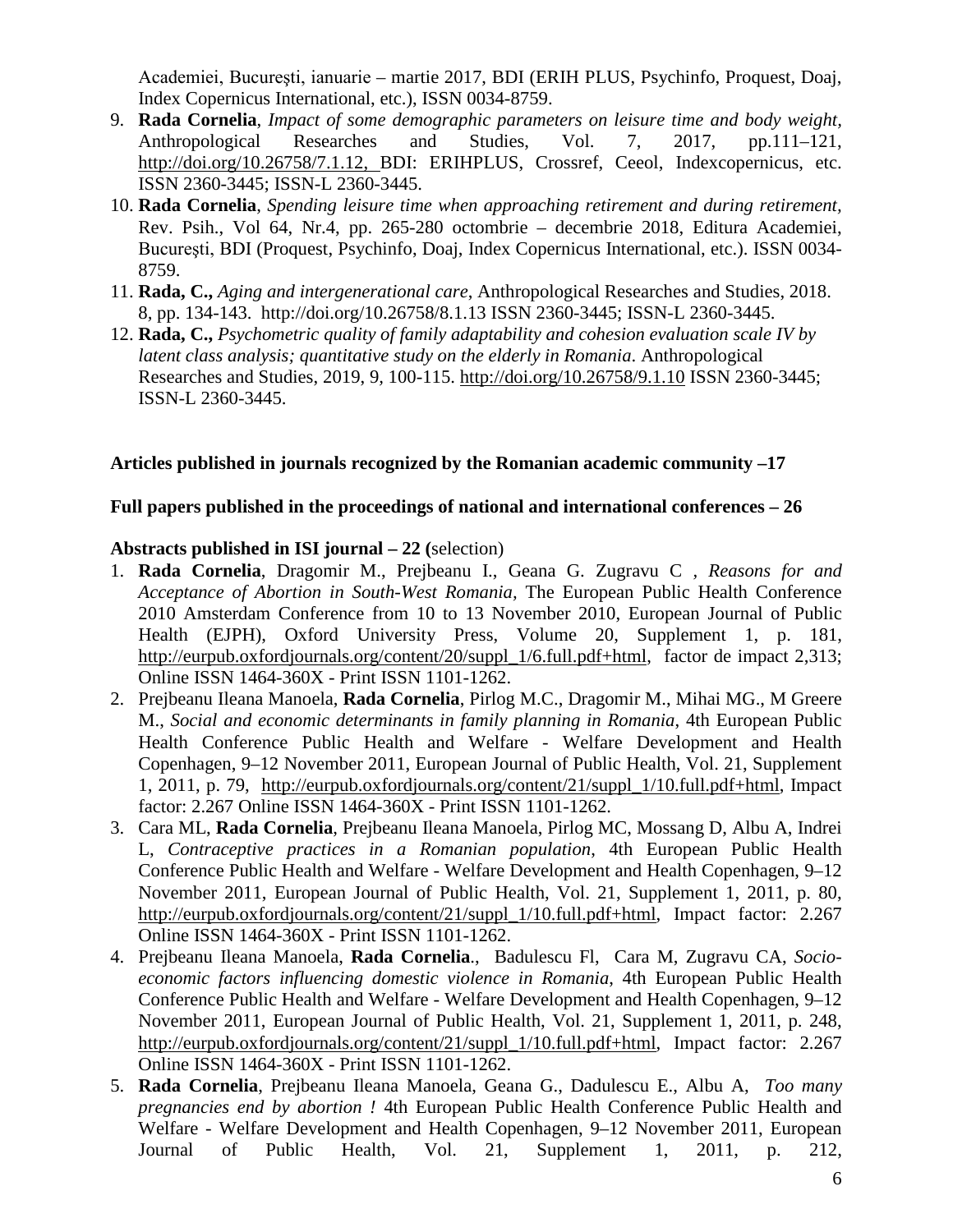[http://eurpub.oxfordjournals.org/content/21/suppl\\_1/10.full.pdf+html,](http://eurpub.oxfordjournals.org/content/21/suppl_1/10.full.pdf+html) Impact factor: 2.267 Online ISSN 1464-360X - Print ISSN 1101-1262.

### **Abstracts for international conferences – 41 (selection)**

- 1. Prejbeanu Ileana Manoela, **Rada Cornelia**, Pirlog Mihail, Geana G., Dadulescu E., *Domestic Violence in Urban and Rural Romanian Communities*, APHA 139TH Annual Meeting an Exposition Oct 29-Nov 2, 2011, Washington DC, abstract 247318, [http://apha.confex.com/apha/139am/webprogram/Paper247318.html.](http://apha.confex.com/apha/139am/webprogram/Paper247318.html)
- 2. **Rada Cornelia**, Prejbeanu Ileana Manoela, Mihai Marcelina G. Zugravu Corina-Aurelia, Ciuvat Veta, *Adequacy of Prenatal Care Utilization Index and Breastfeeding,* APHA 139TH Annual Meeting an Exposition Oct 29-Nov 2, 2011, Washington DC, Practices in Romania, abstract, abstract, 236907, http://apha.confex.com/apha/139am/webprogram/Paper236907.html.
- 3. Prejbeanu Ileana Manoela, **Rada Cornelia**, Cara Monica Laura, Mossang Daniela, *[School](http://apha.confex.com/apha/139am/webprogram/Paper250128.html)  [Sexual-Reproductive Health Education in South-West Romania,](http://apha.confex.com/apha/139am/webprogram/Paper250128.html)* APHA 139TH Annual Meeting an Exposition Oct 29-Nov 2, 2011, Washington DC, Practices in Romania, abstract, 250128, [http://apha.confex.com/apha/139am/webprogram/Paper250128.html.](http://apha.confex.com/apha/139am/webprogram/Paper250128.html)
- 4. Prejbeanu Ileana M., **Cornelia Rada**, Gabriela Boangiu, Monica Laura Cara, *Abortion – the best or the worst solution for an unexpected pregnancy*, Poster presentation during the 138th APHA Annual Meeting, November 6-10, 2010, [http://apha.confex.com/apha/138am/webprogram/Paper217001.html.](http://apha.confex.com/apha/138am/webprogram/Paper217001.html)
- 5. **Rada Cornelia**, *Body Mass Index: knowledge, practice and health evaluation*, 5th International Online Medical Conference, March 3, 4, 10 & 11, 2012, Abstracts of 5th International Online Medical Conference (IOMC 2012), p.162, http://www.iomcworld.com/2012/iomc-2012-proceedings.pdf.
- 6. **Rada Cornelia**, *Family Adaptability and Cohesiveness Evaluation Scale III in Romania,* PSIWORLD 2013, The International Conference, "Psychology and the realities of the contemporary world", 4th Edition, Bucharest, 18-20 October 2013, Romanian Journal of Experimental Applied Psychology, Special Issue, Vol. 4, Editura Universitară Bucureşti, p.27 [<http://www.rjeap.ro/volume-4-2013/special-issue-psiworld-2013>](http://www.rjeap.ro/volume-4-2013/special-issue-psiworld-2013) ISSN–L 2286 – 1831, (printed) p-ISSN: 2069-1971, (online) e-ISSN: 2286-1831 (BDI).
- 7. Drăghici Aurelia, **Rada Cornelia**, *Psychological problems of the abortion*, *'Annual Meeting of the European Association of Psychosomatic Medicine – Care and Cure, An integrated approach to psychosomatic medicine ',* Sibiu, Romania 25-28 june 2014, in Psychologische Medizin, (Osterreichische Fachzeitschriff fur Medizinische Psychologie, Psychosomatik und Psychotherapie, 25. Jahrgang) *Conference Proceedings* EAPM Suppl. 1/2014, p.33, ISSN 1014-8167.
- 8. **Rada Cornelia**, Manu Beatrice, *Attitudinal and behavioural patterns on family planning in Romania*, Symposium international interdisciplinaire, La Nature et l'Homme *"Provocations contemporaines dans la relation homme-nature"*, Sinaia, 15-17 octobre 2014, Ploieşti, Editura Bioedit, p.112, ISSN 2392-7178; ISSN-L2392-7178.
- 9. **Rada Cornelia**, Faludi Cristina, *Does Sexual Education in Family Predict a Healthier Sexual Debut among Romanian youg People ?*, International Conference Nationhood in the Carpathian region, Hungarians and their Neighbours-Sociological Perspectives, Babeş-Bolyai University Cluj-Napoca, November 27-29 2014, Publisher Hungarian Sociological Association and Babeş-Bolyai University Department of Sociology and Social Work in Hungarian, Budapest/Cluj-Napoca, 2014, p.119, ISBN 978-963-88633-3- 1.